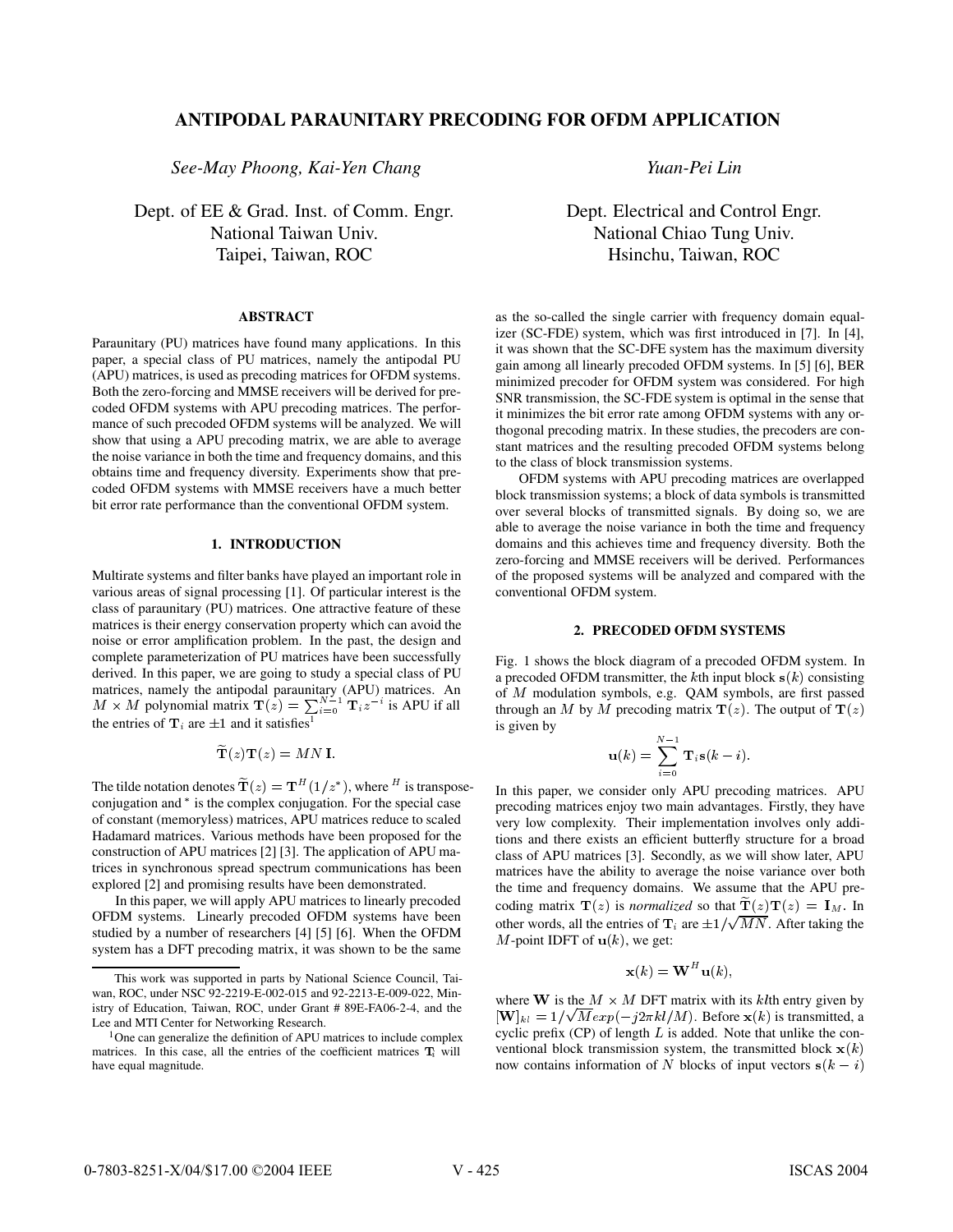

**Fig. 1.** An OFDM system with APU precoding matrix  $T(z)$ .

for  $0 \leq i \leq N$ . In this paper, we assume that the channel is slowly varying so that for each OFDM block, the channel response does not vary. We model the combined effect of DAC, transmit filter, channel, receive filter and ADC as an equivalent discrete time system with  $c(n, k)$  denoting the *n*th tap of the impulse response when the  $k$ th block is sent. We also assume that the CP length  $L$ is large enough so that for all  $k$ ,  $c(n, k) = 0$  whenever  $n > L + 1$ . The channel noise  $\nu(n)$  is assumed to be an AWGN (complex) with variance  $N_0$ .

At the receiver end, the first  $L$  samples of the received block that correspond to the CP are discarded to remove the inter block interference. We obtain the  $M \times 1$  vector  $r(k)$ . Taking the DFT of  $r(k)$ , we get

$$
\mathbf{y}(k) = \mathbf{Wr} = \mathbf{C}(k)\mathbf{u}(k) + \boldsymbol{\nu}(k),
$$

where  $C(k)$  is an  $M \times M$  diagonal matrix whose  $(\ell, \ell)$ th entry is given by the DFT coefficient of  $c(n, k)$ :

$$
C_{\ell}(k) = \sum_{n=0}^{L+1} c(n,k)e^{-j2\pi n\ell/M}.
$$
 (1)

The noise vector  $v(k)$  is an AWGN vector with autocorrelation matrix  $N_0 I_M$ . Assume that the channel does not have spectral null so that  $C(k)$  is invertible. After multiplying the diagonal matrix  $\mathbf{C}^{-1}(k)$ , we get

$$
\widehat{\mathbf{u}}(k) = \mathbf{u}(k) + \mathbf{C}^{-1}(k)\boldsymbol{\nu}(k). \tag{2}
$$

In the absence of channel noise, the vector  $\hat{u}(k) = u(k)$  for all k. When the precoding matrix  $\mathbf{T}(z)$  is PU, we can get a zero forcing receiver by taking  $T(z)$  as the decoding matrix, as indicated in Fig. 1. Note that when we take  $\mathbf{T}(z) = \mathbf{T}(z) = \mathbf{I}_M$ , the system in Fig. 1 reduces to the conventional OFDM system. It should be emphasized that even though the precoded OFDM system has an overlapping-block transmitter, the channel impulse response  $c(n, k)$  can be different for different block number k and the system in Fig. 1 still has the zero-forcing property.

#### **2.1. Noise Analysis**

Define the noise vector in the  $k$ th block as

$$
\boldsymbol{\beta}(k) = \widehat{\mathbf{u}}(k) - \mathbf{u}(k) = \mathbf{C}^{-1}(k)\boldsymbol{\nu}(k).
$$

The autocorrelation matrices of  $\beta(k)$  are given by

$$
\mathcal{R}_{\beta}(k,\ell) = \mathcal{E}[\beta(k)\beta^{H}(k-\ell)] = N_0 \delta(\ell) \mathbf{C}^{-1}(k) \mathbf{C}^{-H}(k).
$$
 (3)

Because  $\mathbb{C}^{-1}(k)$  is a diagonal matrix, we see from the above equation that  $\beta(k)$  is also an AWGN vector but each entry has a different variance.

Define the output noise vector  $e(k) = \hat{s}(k) - s(k)$ . Then it can be viewed as the output of  $\mathbf{T}(z)$  with the input vector  $\boldsymbol{\beta}(k)$ . Therefore, we can write

$$
\mathbf{e}(k)=\sum_{\ell=0}^{N-1}\mathbf{T}_{\ell}^{H}\boldsymbol{\beta}(k+\ell).
$$

Using the facts that  $\beta(k)$  is an AWGN vector and  $\mathbf{T}(z)$  is a normalized PU matrix, one can verify that its zeroth autocorrelation matrix at the  $k$ th block is given by

$$
\mathcal{R}_e(k,0)=\mathcal{E}[\mathbf{e}(k)\mathbf{e}^H(k)]=\sum_{\ell=0}^{N-1}\mathbf{T}^H_\ell\mathcal{R}_\beta(k+\ell,0)\mathbf{T}_\ell,
$$

where  $\mathcal{R}_{\beta}(i, 0)$  is the zeroth autocorrelation matrix of  $\beta(i)$  given in (3). Note that  $\mathcal{R}_{\beta}(i,0)$  is a diagonal matrix. Looking at the *i*th diagonal term of  $\mathcal{R}_e(k, 0)$ , we can write the noise variance at *i*th subchannel (when the  $k$ th block is being processed) as

$$
\sigma_{i,\mathbf{T}}^2(k) = \frac{1}{N} \sum_{\ell=0}^{N-1} \left[ \frac{1}{M} \sum_{n=0}^{M-1} \frac{N_0}{|C_n(k+\ell)|^2} \right],\tag{4}
$$

where we have used (3) and the fact that all the entries of  $T_\ell$  have magnitude equal to  $1/\sqrt{MN}$ . The quantity  $\sigma_i^2(\mathbf{r})$  is independent of  $i$ ; all subchannels have the same noise variance! Moreover the decoding matrix  $\mathbf{T}(z)$  has an averaging effect on the channel gains over a time period of  $N$  blocks. Note that we do not make any assumption about the APU matrix  $\mathbf{T}(z)$ . Any APU precoding matrix can achieve (4). From (4), we also see that the performance of the precoded OFDM with a zero-forcing receiver degrades significantly when some of the channel gains are small. The noise variances in all subchannels will be very large over a period of  $N$ blocks. To solve this problem, an MMSE receiver is needed and will be derived in the next section.

## **2.2. Comparisons with Other Systems**

When we take  $T(z) = I_M$ , the system in Fig. 1 becomes the conventional OFDM system. In this case  $\mathbf{u}(k) = \mathbf{s}(k)$ . Thus, for the conventional OFDM system, we can obtain from (2) the output noise variance at the *i*th subchannel as

$$
\sigma_{i, of dm}^2(k) = \frac{N_0}{|C_i(k)|^2}.
$$
 (5)

The variance  $\sigma_{i, of dm}^2(k)$  depends on the block index k as well as the frequency index i, and it is inversely proportional to  $|C_i(k)|^2$ . For highly frequency selective channels, some of the gains  $|C_i(k)|$ can be small and the performance of the OFDM system will be affected by these spectral nulls.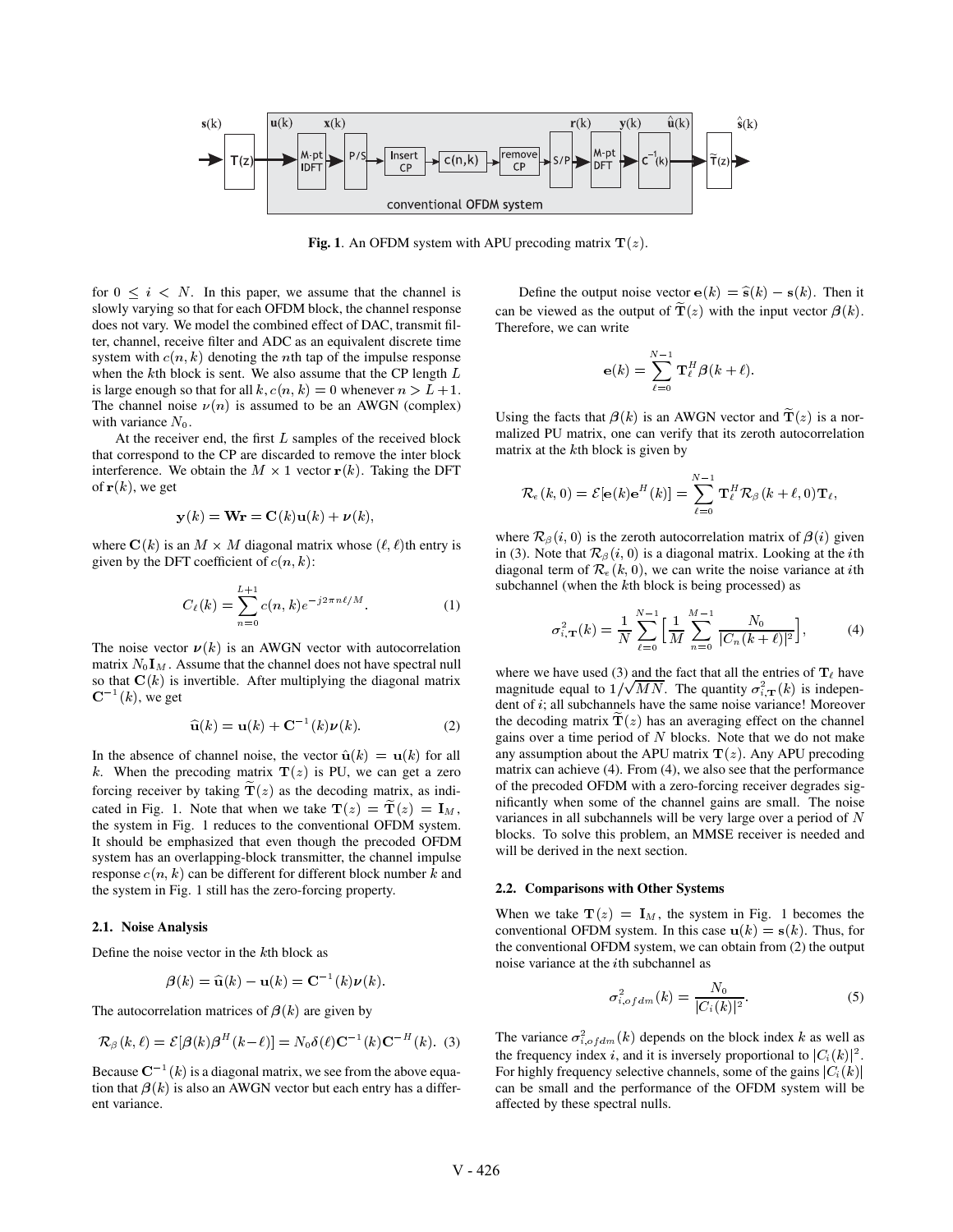If we generalize the definition of APU matrices to include complex matrices, then the DFT matrix  $W$  is APU. When we take  $\mathbf{T}(z) = \mathbf{W}$ , i.e., the DFT matrix, the system in Fig. 1 becomes the SC-FDE system [7] [5]. By carrying out the same derivation, one can show that the noise variance of the SC-DFE system can be obtained by simply setting  $N = 1$  in (4). The noise variance at the *i*th subchannel when the  $k$ th block is sent is given by

$$
\sigma_{i,sc}^2(k) = \frac{1}{M} \sum_{n=0}^{M-1} \frac{N_0}{|C_n(k)|^2}.
$$
 (6)

Observe from the above expression that  $\sigma_{i,sc}^{2}(k)$  is independent of the frequency index  $i$ . All the subchannels have the same noise variance and they are equal to the average noise variance of the conventional OFDM system.

We can clearly see the difference between the conventional OFDM, the SC-FDE and the precoded OFDM systems from the three expressions in (5), (6) and (4). Because the decoding matrix  $\mathbf{T}(z)$  is PU, it has the energy (or power) conservation property [1]. The average output noise variance for the three systems is the same. However they distribute these noise variances to the subchannels differently. For the conventional OFDM system, each subchannel can have a very different noise variance, especially when the channel is highly frequency selective. From (5), we see that subchannels having small  $|C_n(k)|$  will suffer from large noise variances. On the other hand, the SC-FDE system has an average effect in frequency domain; it averages over all subchannels. For fast fading channel,  $\sum_{n=0}^{M-1} 1/C_n(k)$  can vary from block to block and the performance of SC-DFE system will have a large variation with respect to k. From (6), we see that if  $\sum_i |C_i(k)|^2$  is small for some  $k$ , the whole  $k$ th block will be severely affected by noise amplification problem. The precoded OFDM system with precoder  $T(z)$  has an averaging effect in both frequency and time-domain; it averages over all subchannels and over  $N$  OFDM blocks.

#### **3. MMSE RECEIVER FOR PRECODED OFDM SYSTEMS**

As we have mentioned earlier, in the presence of spectral nulls, precoded OFDM systems with zero-forcing receivers suffer from serious performance degradation. To avoid this problem, an MMSE receiver is needed. In the derivation of the MMSE receiver, we assume that the transmitted signals  $s(k)$  satisfy

$$
\mathcal{E}\left\{\mathbf{s}(k)\mathbf{s}^H(k-\ell)\right\} = E_s\delta(\ell)\mathbf{I}_M.
$$

In other words, the symbols are uncorrelated and have equal signal power. The fact that  $\mathbf{T}(z)$  is normalized PU implies that  $\mathbf{u}(k)$  also satisfies  $\mathcal{E}\left\{ \mathbf{u}(k)\mathbf{u}^H(k-\ell) \right\} = E_s \delta(\ell) \mathbf{I}_M$ .

We assume that the receiver removes the first  $L$  samples corresponding to the CP so that there is no inter block interference. Given the received vector  $r(k)$ , we want to design an MMSE receiver. As the DFT matrix  $W$  is invertible, there is no loss of generality if we consider the vector  $y(k) = Wr(k)$ . Given the vector  $y(k)$ , we want to design an MMSE receiver. Consider an MMSE receiver (possibly time-varying) with  $N$  coefficient matrices  $\mathbf{Q}(k, \ell)$  for  $0 \leq \ell \leq N - 1$ . Given the input vector  $\mathbf{y}(k)$ , the output of the MMSE receiver can be described as:

$$
\widehat{\mathbf{s}}(k) = \sum_{\ell=0}^{N-1} \mathbf{Q}(k,\ell) \mathbf{y}(k+\ell),
$$

where  $\mathbf{Q}(k,\ell)$  are  $M \times M$  matrices. Our goal is to find  $\mathbf{Q}(k,\ell)$ so that the following mean squared error is minimized.

$$
\mathcal{E}\left\{\left(\widehat{\mathbf{s}}(k)-\mathbf{s}(k)\right)^H\left(\widehat{\mathbf{s}}(k)-\mathbf{s}(k)\right)\right\}.
$$

Applying the orthogonality principle, one can verify that the MMSE solution is given by:

$$
\mathbf{Q}(k,\ell) = \mathbf{T}_{\ell}^H \, \mathbf{\Lambda}(k+\ell),
$$

where the diagonal matrix  $\Lambda(k)$  is given by

$$
\boldsymbol{\Lambda}(k) = E_s\mathbf{C}^H(k)\Big(E_s\mathbf{C}(k)\mathbf{C}^H(k) + N_0\mathbf{I}_M\Big)^{-1}.
$$

The *n*th diagonal entry of  $\Lambda(k)$  is given by

$$
\lambda_n(k)=\frac{C_n^*(k)}{|C_n(k)|^2+N_0/E_s}.
$$

From the expression of  $\mathbf{Q}(k, \ell)$ , we see that the MMSE receiver can be decomposed into a time-varying diagonal matrix  $\Lambda(k)$  and the time-invariant matrix  $\mathbf{T}(z)$ . Therefore, we can implement the MMSE receiver as Fig. 2. Comparing the zero-forcing and MMSE receivers in Fig. 1 and Fig. 2 respectively, one immediately sees that their only difference is the one-tap equalizer and they have the same implementational complexity. When there is no noise, i.e.  $N_0 = 0$ , the MMSE receiver reduces to the zero-forcing receiver.



**Fig. 2**. An MMSE receiver for the precoded OFDM system.

One can verify that for the precoded OFDM system with an MMSE receiver, all the subchannels also have the same error variance and it is given by

$$
\sigma^2_{mmse}(k) = \frac{1}{N} \sum_{\ell=0}^{N-1} \Bigl(\frac{1}{M} \sum_{n=0}^{M-1} \frac{N_0}{|C_n(k+\ell)|^2 + N_0/E_s}\Bigr).
$$

From the above expression, it is clear that the decoding matrix  $T(z)$  has an averaging effect in both frequency and time-domain; it averages over all subchannels and over  $N$  OFDM blocks. Moreover when some of the channel gains  $|C_n(k)|$  approach zero, the error variance  $\sigma_{mmse}^2(k)$  does not goes to infinity. In fact, the error variance is upper bounded by  $E_s$ . As we will see in the next section that by using a MMSE receiver, the performance of the precoded OFDM system is improved significantly.

#### **4. SIMULATION**

In this section, we carry out Monte-Carlo experiments to verify the performance of precoded OFDM systems with different precoders. The transmission channels are the modified Jakes fading channels described in [8]. In the experiments, we will use channel models with two different ratios of doppler frequency and transmission rate. A larger value of  $r$  indicates that the channel is changing faster. The ratio  $r = 0.0001$  corresponds to a slowly varying channel whereas  $r = 0.001$  corresponds to a channel that varies 10